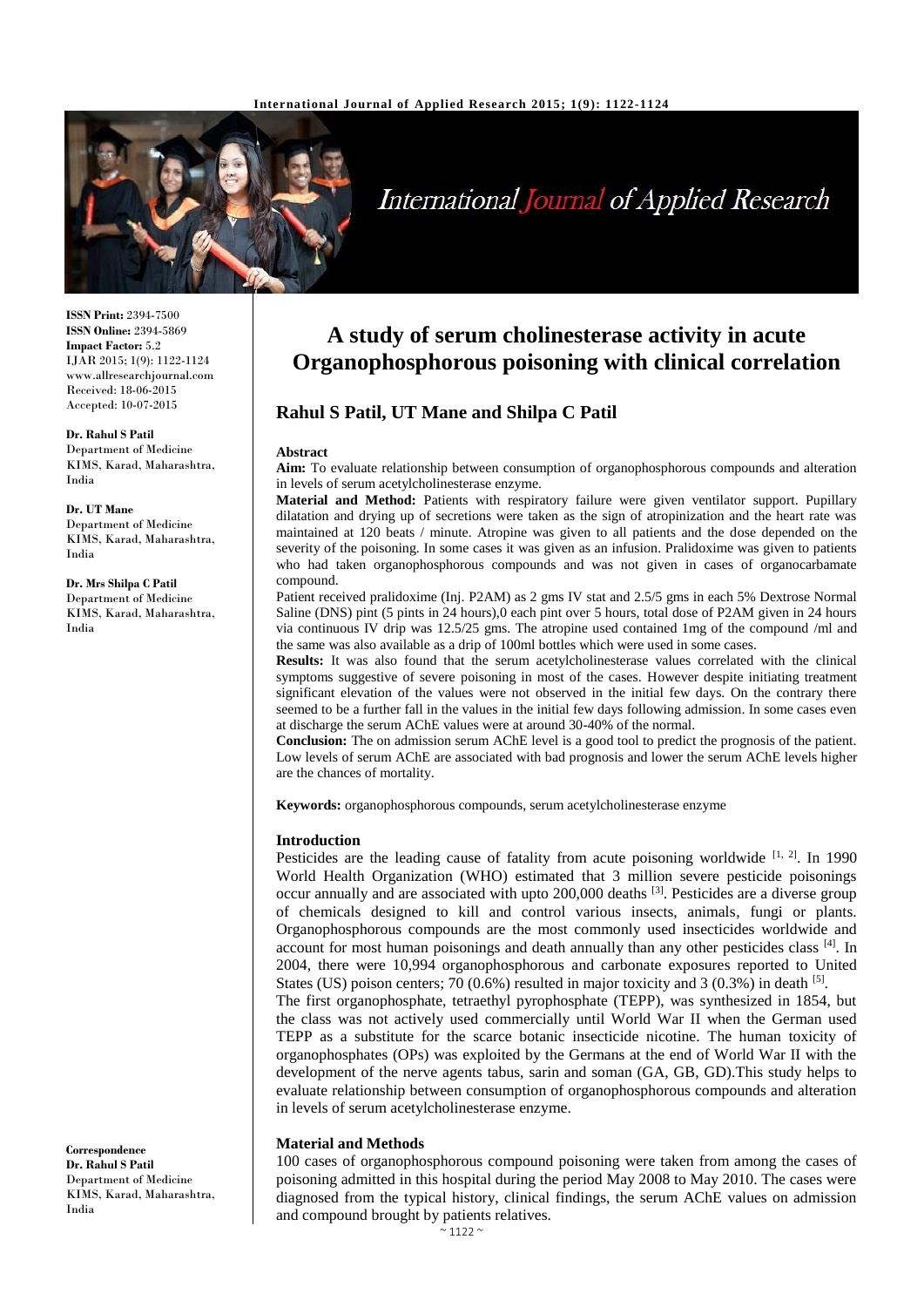Depending on the symptoms these cases were classified into 4 grades of severity according to the classification by Namba *et al*. 27 On admission the serum AChE was estimated. A verbal consent to include them in the study was obtained from the immediate relative, and a thorough stomach wash was given on admission, the bladder was catheterized, clothing of the patient was removed and the body was cleaned to avoid any possible absorption from the skin. These cases were treated with atropine, pralidoxime and supportive care. Patients with respiratory failure were given ventilator support. Pupillary dilatation and drying up of secretions were taken as the sign of atropinization and the heart rate was maintained at 120 beats / minute.

Atropine was given to all patients and the dose depended on the severity of the poisoning. In some cases it was given as an infusion. Pralidoxime was given to patients who had taken organophosphorous compounds and was not given in cases of organocarbamate compound.

Patient received pralidoxime (Inj. P2AM) as 2 gms IV stat and 2.5/5 gms in each 5% Dextrose Normal Saline (DNS) pint (5 pints in 24 hours),0 each pint over 5 hours, total dose of P2AM given in 24 hours via continuous IV drip was 12.5/25 gms. The atropine used contained 1mg of the compound /ml and the same was also available as a drip of 100ml bottles which were used in some cases.

Wherever large doses of atropine was required to maintain atropinization it was given in the form of a continuous infusion at a rate which was maintained at a constant value by means of infusion pump. Hence it was possible to calculate the total amount of atropine given in each 24 hours. Apart from atropine in some cases it was also necessary to give diazepam intravenously to prevent extreme restlessness. Majority of the cases were also given a broad spectrum antibiotic in view of possibility of aspiration pneumonia due to excessive retching and vomiting.

Apart from the diagnostic investigations done for the purpose of the study, at the time of admission the few investigations such as Complete blood count, Renal function tests – Urea, Creatinine, Liver function tests-AST, ALT, Bilirubin, ALP, Electrolytes, Chest X-Ray, Electrocardiogram and Arterial blood gases, Urine-Routine & Microscopy, were also performed.

The value of estimation of serum acetylcholinesterase in cases of organophosphorous poisoning and their relation to clinical improvement and outcome was studied.

#### **Results**

It was also found that the serum acetylcholinesterase values correlated with the clinical symptoms suggestive of severe poisoning in most of the cases. However despite initiating treatment significant elevation of the values were not observed in the initial few days. On the contrary there seemed to be a further fall in the values in the initial few days following admission. In some cases even at discharge the serum AChE values were at around 30-40% of the normal. However, serial estimation of serum AChE was not a part of my study. It was also seen that all the expired patients had a significantly lower serum AChE levels at admission.

All patients admitted underwent, a thorough stomach wash and were given atropine till signs of atropinization were observed. Patients also received P2AM, however it was seen that 21 out of 100 patients did not require P2AM and atropine and the serum AChE level in 20 out of these 21 patients was normal. Average serum AChE level in these 21 patients was 7162 IU/L.

It was also noticed that in the severe poisoning group 19 out of 37 patients expired which accounted for 51.35% whereas 6 went DAMA and only 12 recovered. The average serum AChE level in this group was very low –521.68 IU/L.

All patients had received pralidoxime. On admission Inj. P2AM 2 gms IV was given stat bolus and 2.5/5 gms were given in 5% DNS pints (5 pints in 24 hours i.e. 12.5/25 gms of Inj. P2AM in 24hours.)

| <b>Table 1:</b> Age distribution in males and females |  |  |
|-------------------------------------------------------|--|--|
|-------------------------------------------------------|--|--|

| Age group    | <b>Gender</b>  |               | <b>Total</b> |
|--------------|----------------|---------------|--------------|
|              | <b>Male</b>    | <b>Female</b> |              |
| 10-19        | 6              | 5             | 11           |
| 20-29        | 24             | 15            | 39           |
| 30-39        | 19             | 6             | 25           |
| 40-49        |                | 5             | 12           |
| 50-59        | 4              | 1             | 5            |
| 60-69        | 4              | 1             | 5            |
| 70-79        | $\overline{2}$ | 1             | 3            |
| <b>Total</b> | 66             | 34            | 100          |

#### **Discussion**

Organophosphorous compounds were the preferred mode of suicide especially in the lower income group of people and perhaps the two most important factors for this were easy availability and inexpensiveness [10]. Majority of the patients belonged to the lower income group or were uneducated or both [11, 12]. In most instances the precipitating factor was arising from problems of lower income  $[12,13]$  group such as unemployment, ill-literacy, decreased threshold of day - to day problems, for instance emotional disturbances, failure in examinations or marital or familial disputes Regarding sex, males predominated in this study as compared to study by Viswanathan M. and Srinivasan K. in which females had predominated.

In Mutalik and Wadia's study males had predominated. In a study of 41 cases of poisoning with Tik-20 S.C.De and S. C. Chatterjee the sex incidence showed a female preponderance. In a 10 year experience with cases of poisoning S. Singh  $\&$ B.K. Sharmal <sup>[9]</sup> had shown a male preponderance and the age group was similar to that in this study.

Correlation between clinical picture and laboratory assessment of serum AChE activity was seen to be fairly accurate in assessing the severity of the poisoning and predicting the outcome [8]. Patients who had history of ingestion but were asymptomatic had an average serum AChE level of 5643.76 IU/L. Patients in severe group had an average serum AChE level of 521.68 IU/L and required treatment in excess of 12 days, in terms of specific antidotes, maintenance of patent airways, endotracheal intubation leading to tracheostomy and scrupulous throat suction [7].

Patients who had enzyme levels less than 1000 IU/L usually had an omnious prognosis and inspite of aggressive therapy and cliical improvement they were prone to sudden death  $[6]$ , in most cases because of: a) Sudden release of fat soluble organophosphates from adipose depots in large quantums leading to a critical inhibition of enzymatic activity. b) Sudden circulatory collapse and hypotension incompatible with life <sup>[13]</sup>. Gastrointestinal symptoms were common in most of the earlier studies and observations of this study was also in concordance with them  $[14]$ . Other symptoms were fasciculation's and increased secretions. Respiratory failure